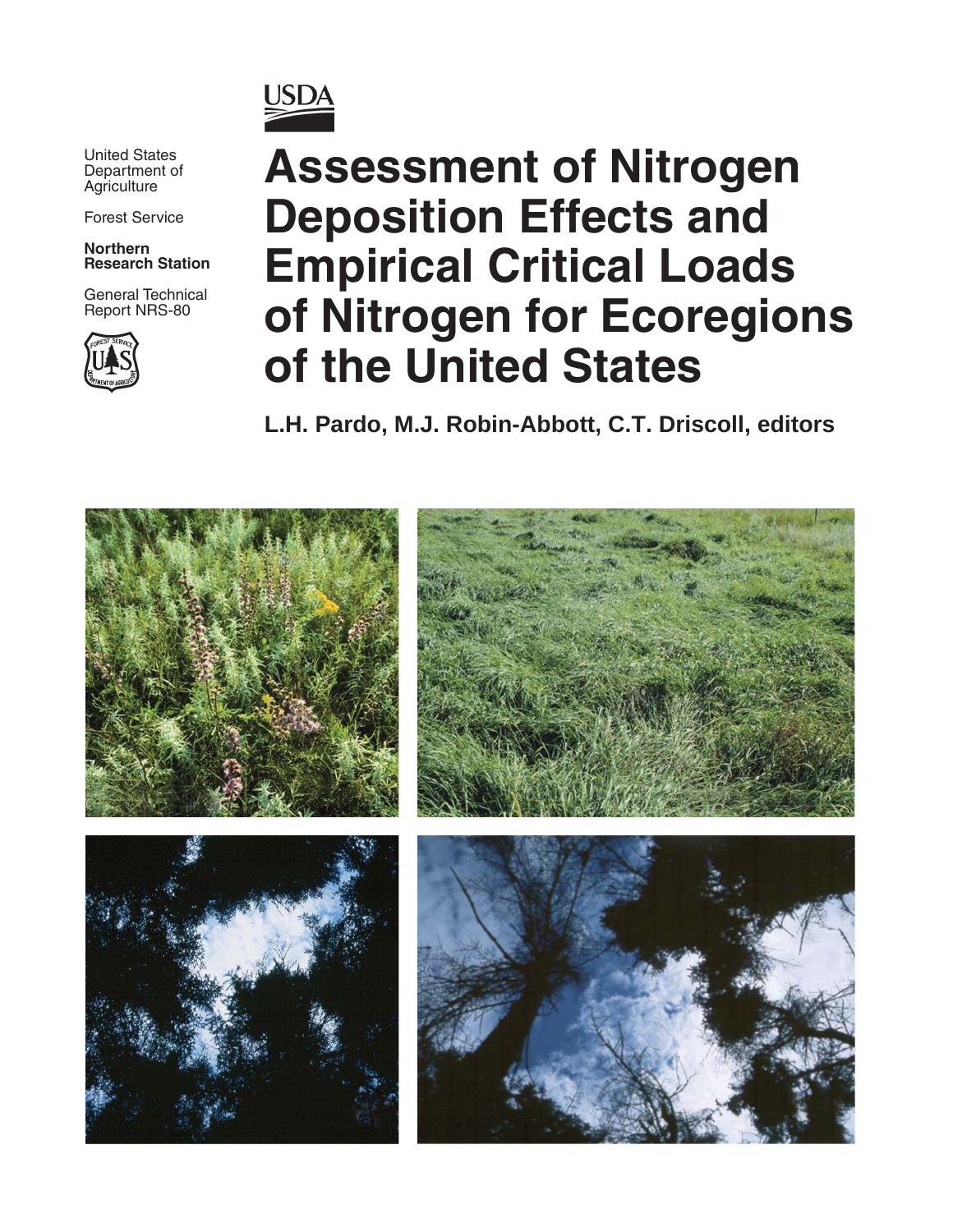#### **Abstract**

Human activity in the last century has led to a substantial increase in nitrogen (N) emissions and deposition. This N deposition has reached a level that has caused or is likely to cause alterations to the structure and function of many ecosystems across the United States. One approach for quantifying the level of pollution that would be harmful to ecosystems is the critical loads approach. The critical load is defined as the level of a pollutant below which no detrimental ecological effect occurs over the long term according to present knowledge.

The objective of this project was to synthesize current research relating atmospheric N deposition to effects on terrestrial and aquatic ecosystems in the United States and to identify empirical critical loads for atmospheric N deposition. The receptors that we evaluated included freshwater diatoms, mycorrhizal fungi and other soil microbes, lichens, herbaceous plants, shrubs, and trees. The main responses reported fell into two categories: (1) biogeochemical, and (2) individual species, population, and community responses.

The range of critical loads for nutrient N reported for U.S. ecoregions, inland surface waters, and freshwater wetlands is 1 to 39 kg N ha<sup>-1</sup> y<sup>-1</sup>. This broad range spans the range of N deposition observed over most of the country. The empirical critical loads for N tend to increase in the following sequence for different life forms: diatoms, lichens and bryophytes, mycorrhizal fungi, herbaceous plants and shrubs, trees.

The critical loads approach is an ecosystem assessment tool with great potential to simplify complex scientific information and effectively communicate with the policy community and the public. This synthesis represents the first comprehensive assessment of empirical critical loads of N for ecoregions across the United States.

## **Cover Photos**

Front, left to right, top: elevated nitrogen inputs to a prairie grassland in Minnesota (control) resulted in a decrease in species richness and an increase in invasive grasses (N addition). Photos by David Tilman, University of Minnesota, used with permission.

Front, left to right, bottom: elevated nitrogen inputs to a high elevation spruce fir forest (control) in Vermont resulted in decreased growth and increased mortality (high treatment). Photos by Linda Pardo, U.S. Forest Service.

Back top: The endangered checkerspot butterfly (Euphydryas editha bayensis). Photo by Stuart Weiss, used with permission.

Back bottom: The threatened purple pitcher plant (Sarracenia purpurea L.). Photo by Lingli Liu, used with permission.

Manuscript received for publication 25 February 2010

Published by: For additional copies: U.S. FOREST SERVICE U.S. Forest Service 11 CAMPUS BLVD SUITE 200 Publications Distribution NEWTOWN SQUARE PA 19073 359 Main Road

Delaware, OH 43015-8640 Fax: (740)368-0152 May 2011 **May 2011 Email: nrspubs@fs.fed.us**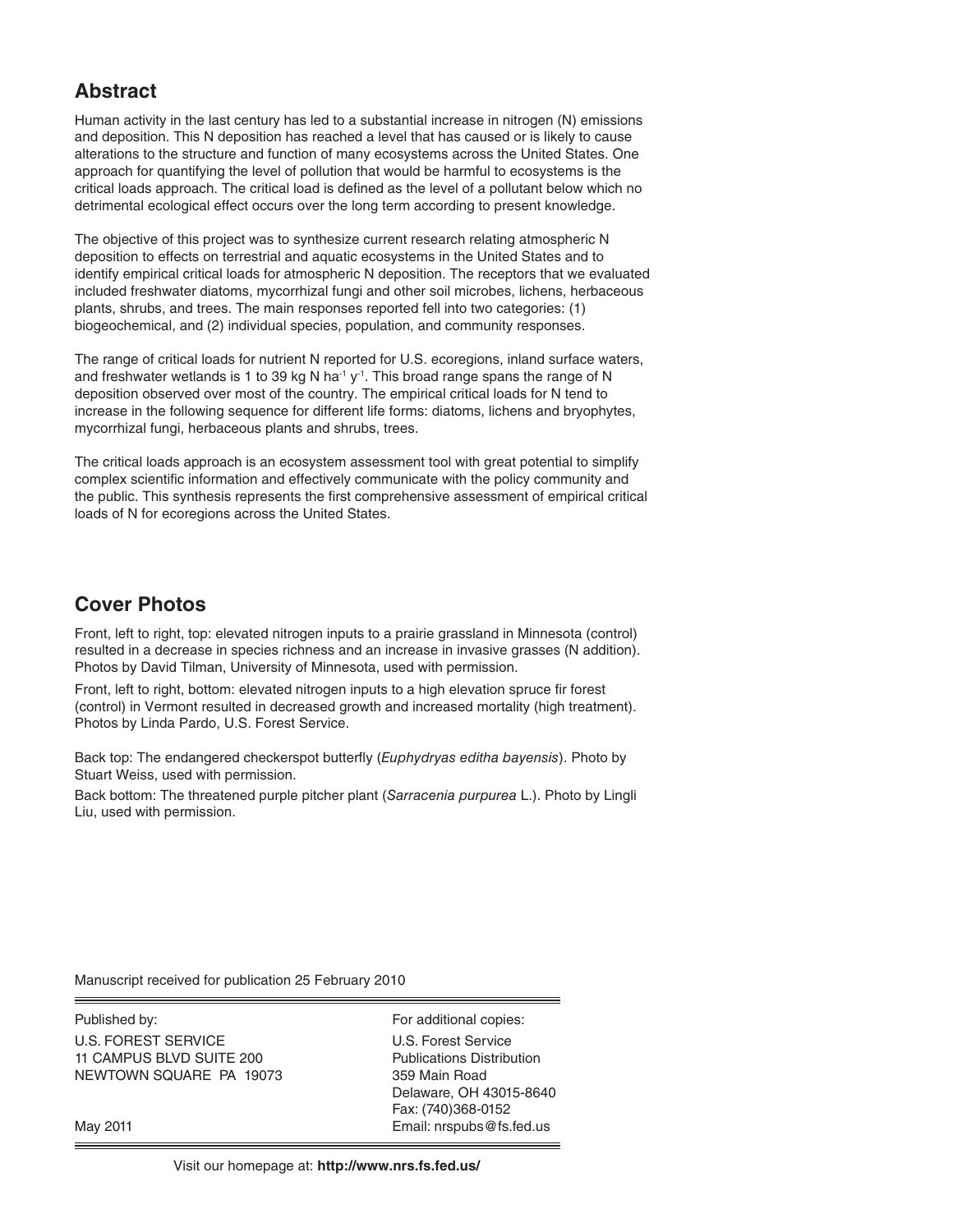## **Assessment of Nitrogen Deposition Effects and Empirical Critical Loads of Nitrogen for Ecoregions of the United States**

**Editors L.H. Pardo M.J. Robin-Abbott C.T. Driscoll**

LINDA H. PARDO, environmental engineer, U.S. Forest Service, Northern Research Station, 705 Spear St., South Burlington, VT 05403; lpardo@fs.fed.us

MOLLY J. ROBIN-ABBOTT, research assistant, Syracuse University, located at U.S. Forest Service, Northern Research Station, 705 S. Spear St., South Burlington, VT 05403

CHARLES T. DRISCOLL, professor, Syracuse University, Department of Civil and Environmental Engineering, 151 Link Hall, Syracuse, NY 13244.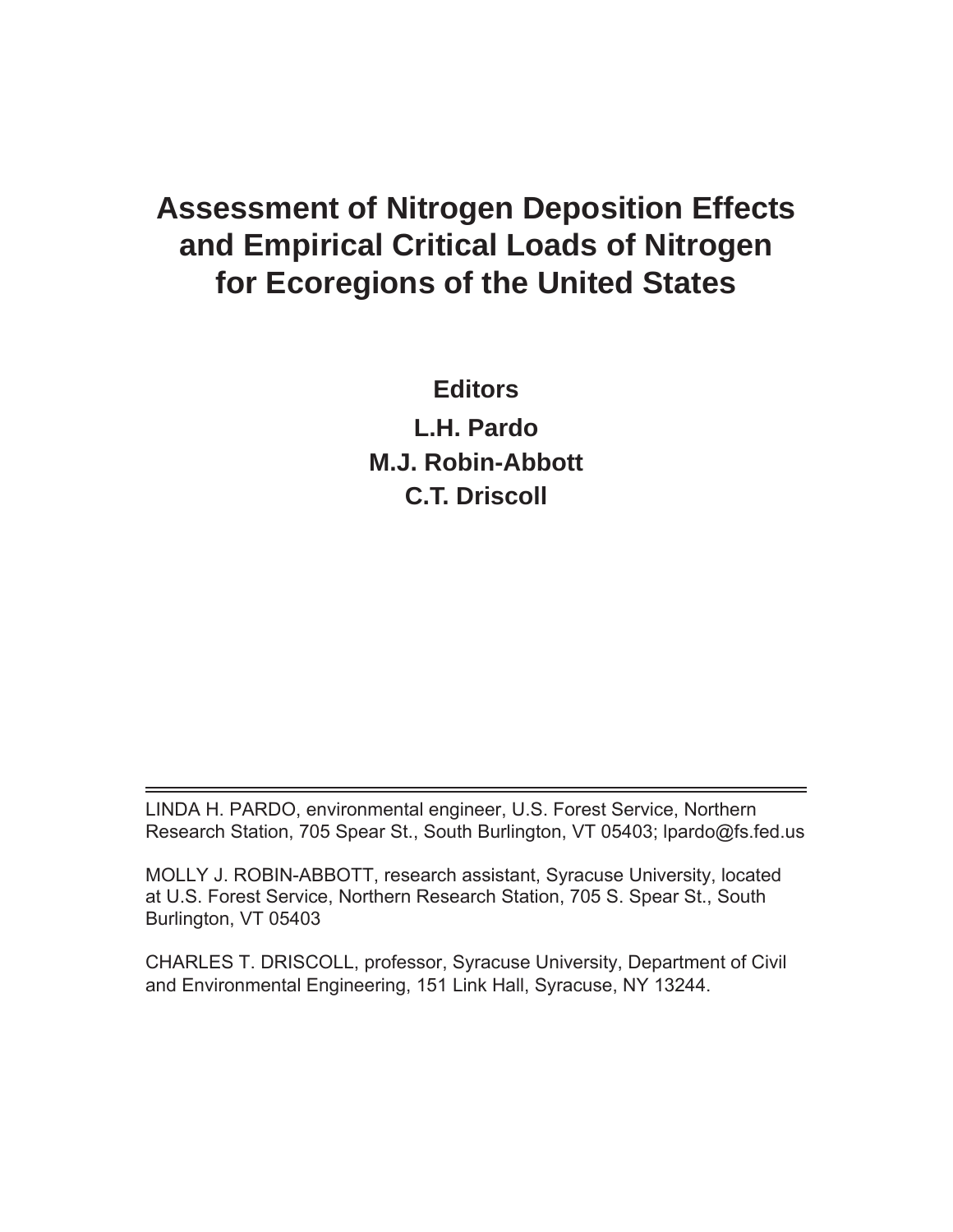#### **Acknowledgments**

This project was funded, in part, by the U.S. Environmental Protection Agency's Clean Air Markets Division. Initial work on this project was funded by the U.S. Forest Service Air Resource Management program. Funding was provided by the UCR Center for Conservation Biology and NSF grant DEB 04-21530. We appreciate the reviews of Suraj Ahuja, Allison Aldous, Mary Arthur, Jayne Belnap, John Blair, Tamara Blett, Matthew Brooks, Andrew Burton, William Currie, Daniela Cusack, Robert Edmonds, Heather Erickson, Ilka Feller, Benjamín Sánchez Gimeno, Rick Graw, Rick Haeuber, Cindy Huber, Randy Kolka, Steven Lindberg, Kathleen Lohse, Michelle Mack, Bill McDowell, Steve McNulty, Anne Mebane, Tom Meixner, John Melack, Kristi Morris, Bengt Nihlgård, Annika Nordin, Rock Ouimet, Michael Pace, Gareth Phoenix, Cindy Prescott, James Sickman, Jack Triepke, David Wedin, Trent Wickman, and Mark Williams. We would also like to thank Scott Collins, Robin Dennis, Amanda Elliot Lindsey, Ray Gomez, Robert Johnson, Duan Lei, and Bethany Zinni.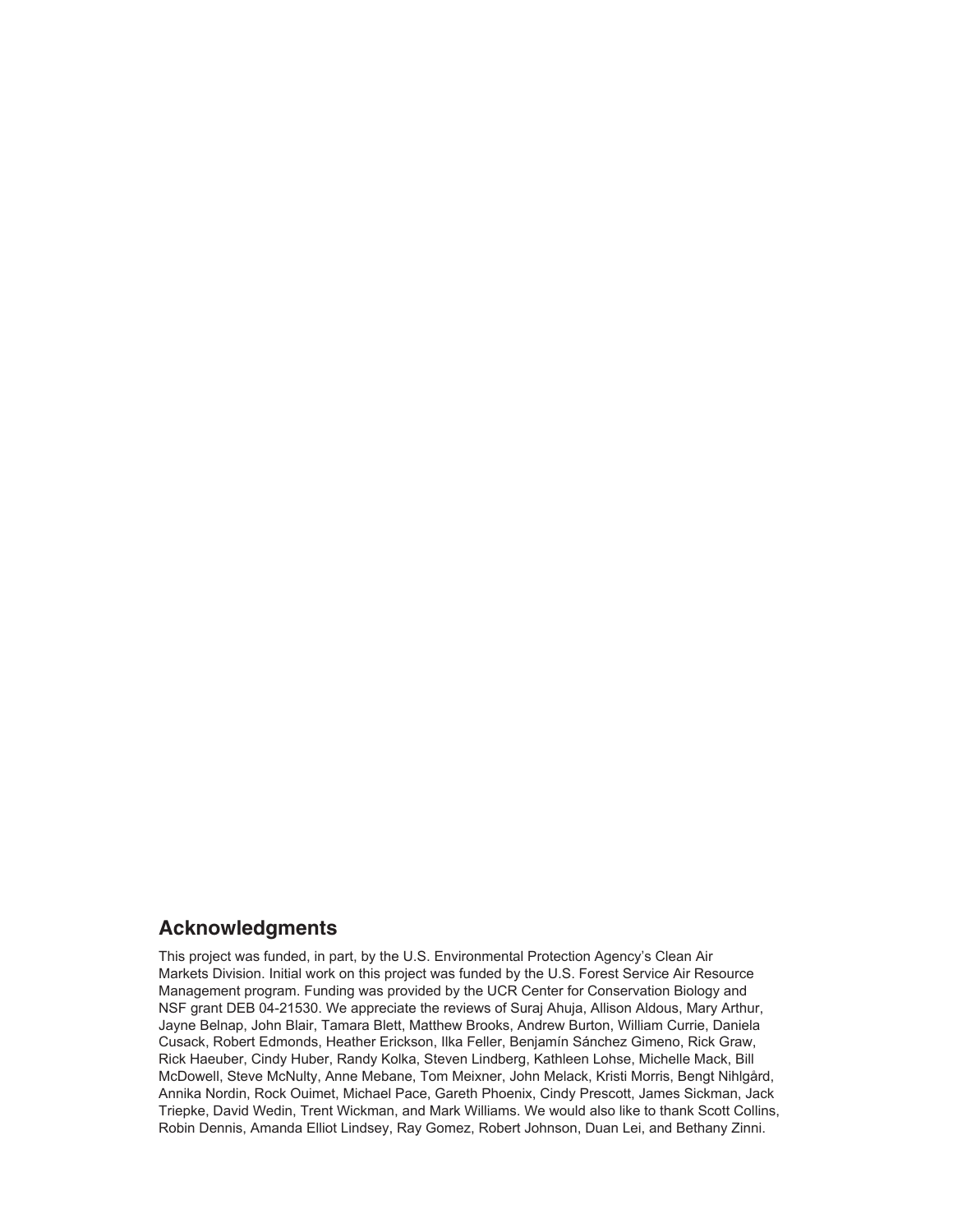### **CONTRIBUTING AUTHORS**

EDITH B. ALLEN, professor of plant ecology, Department of Botany and Plant Sciences and Center for Conservation Biology, University of California, Riverside, CA

JILL S. BARON, research ecologist, U.S. Geological Survey, Natural Resource Ecology Laboratory, Colorado State University, Fort Collins, CO

ROLAND BOBBINK, director/ senior consultant, B-WARE Research Centre B.V., Radboud Universiteit, Nijmegen, NL

WILLIAM D. BOWMAN, professor, Department of Ecology and Evolutionary Biology and Institute of Arctic and Alpine Research, University of Colorado, Boulder, CO

CHRISTOPHER M. CLARK, AAAS science and technology policy fellow, Office of Research and Development, National Center for Environmental Assessment, Global Change Research Program, U.S. Environmental Protection Agency, Washington, D.C.

CHARLES T. DRISCOLL, professor, Syracuse University, Department of Civil and Environmental Engineering, Syracuse, NY

BRIDGET EMMETT, head of site, Centre for Ecology and Hydrology, Environment Centre Wales, Bangor, Gwynedd, UK

MARK E. FENN, research plant pathologist, U.S. Forest Service, Pacific Southwest Research Station, Forest Fire Laboratory, Riverside, CA

LINDA H. GEISER, ecologist, U.S. Forest Service, Pacific Northwest Region Air Program, Corvallis, OR

FRANK S. GILLIAM, professor, Department of Biological Sciences, Marshall University, Huntington, WV

CHRISTINE L. GOODALE, associate professor, Department of Ecology and Evolutionary Biology, Cornell University, Ithaca, NY

TARA GREAVER, ecologist, Environmental Media Assessment Group, National Center for Environmental Assessment, Office of Research and Development, U.S. Environmental Protection Agency, Research Triangle Park, NC

SHARON J. HALL, assistant professor, Ecology, Evolution, and Environmental Science, School of Life Sciences, Arizona State University, Tempe, AZ

ERIK LILLESKOV, research ecologist, U.S. Forest Service, Northern Research Station, Forestry Sciences Laboratory, Houghton, MI

LINGLI LIU, ORISE post-doctoral fellow, Environmental Media Assessment Group, National Center for Environmental Assessment, Office of Research and Development, U.S. Environmental Protection Agency, Research Triangle Park, NC

JASON A. LYNCH, ecologist, Clean Air Markets Division, U.S. Environmental Protection Agency, Washington, D.C.

KNUTE NADELHOFFER, professor, Department of Ecology and Evolutionary Biology, University of Michigan, Ann Arbor, MI

LINDA H. PARDO, environmental engineer, U.S. Forest Service, South Burlington, VT

STEVEN S. PERAKIS, research ecologist, U.S. Geological Survey, Forest and Rangeland Ecosystem Science Center, Corvallis, OR

MOLLY J. ROBIN-ABBOTT, research assistant, Syracuse University, located at U.S. Forest Service, South Burlington, VT

JOHN L. STODDARD, research life scientist, U.S. Environmental Protection Agency, Western Ecology Division, Corvallis, OR

KATHLEEN C. WEATHERS, senior scientist, ecosystem ecologist, Cary Institute of Ecosystem Studies, Millbrook, NY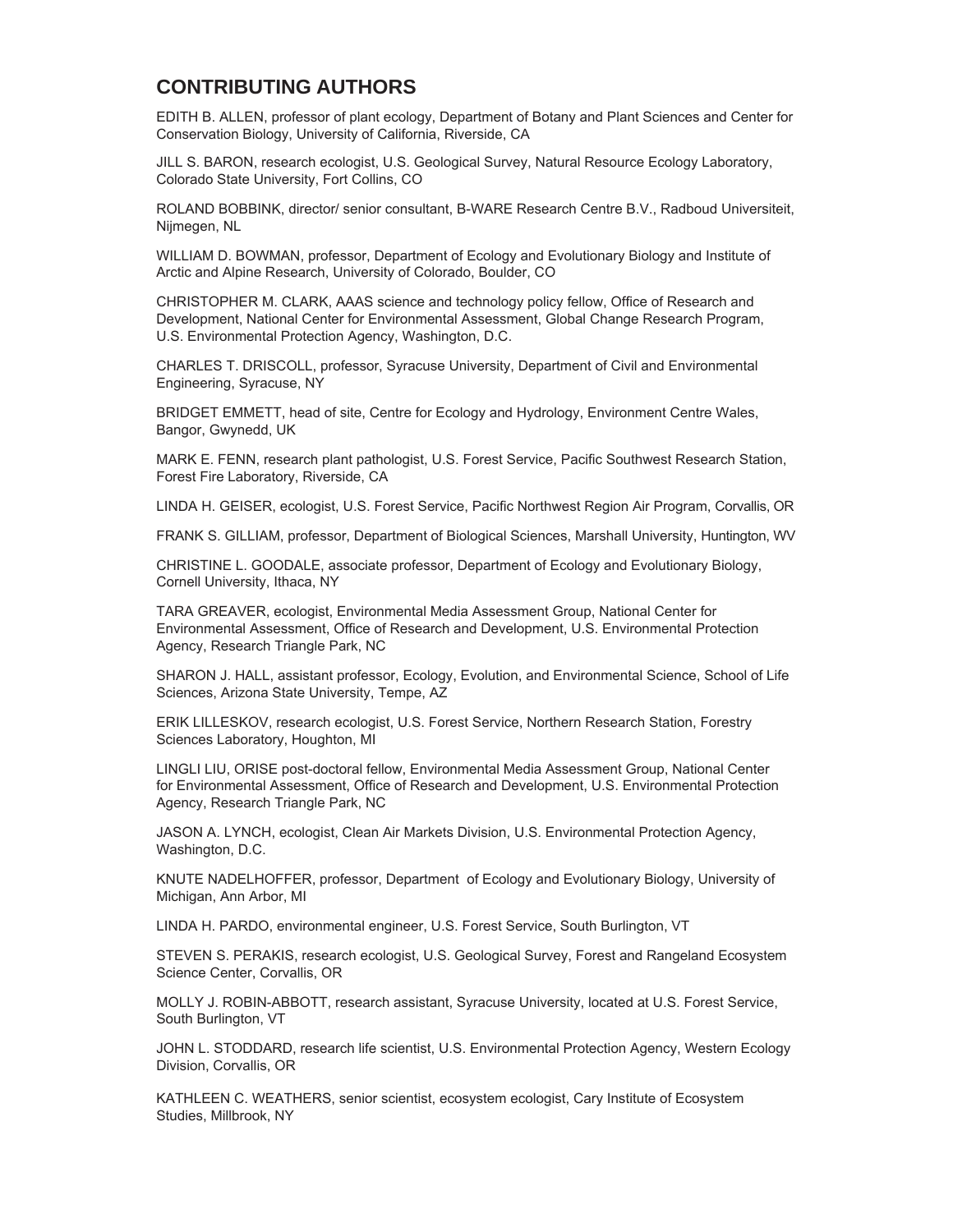## **CONTENTS**

| L.H. Pardo, C.T. Driscoll, C.L. Goodale                             |
|---------------------------------------------------------------------|
| M.J. Robin-Abbott, L.H. Pardo                                       |
| K.C. Weathers, J.A. Lynch                                           |
| L.H. Pardo, E.A. Lilleskov, L.H. Geiser, M.J. Robin-Abbott          |
| K. Nadelhoffer, L.H. Geiser                                         |
| L.H. Geiser, K. Nadelhoffer                                         |
| L.H. Pardo, C.L. Goodale, E.A. Lilleskov, L.H. Geiser               |
| W.D. Bowman, J.S. Baron, L.H. Geiser, M.E. Fenn, E.A. Lilleskov     |
| S.S. Perakis, L.H. Geiser, E.A. Lilleskov                           |
| F.S. Gilliam, C.L. Goodale, L.H. Pardo, L.H. Geiser, E.A. Lilleskov |
| C.M. Clark                                                          |
| E.B. Allen, L.H. Geiser                                             |
| M.E. Fenn, E.B. Allen, L.H. Geiser                                  |
| M.E. Fenn, E.B. Allen                                               |
| M.E. Fenn, L.H. Geiser                                              |
| S.J. Hall                                                           |
| T. Greaver, L. Liu, R. Bobbink                                      |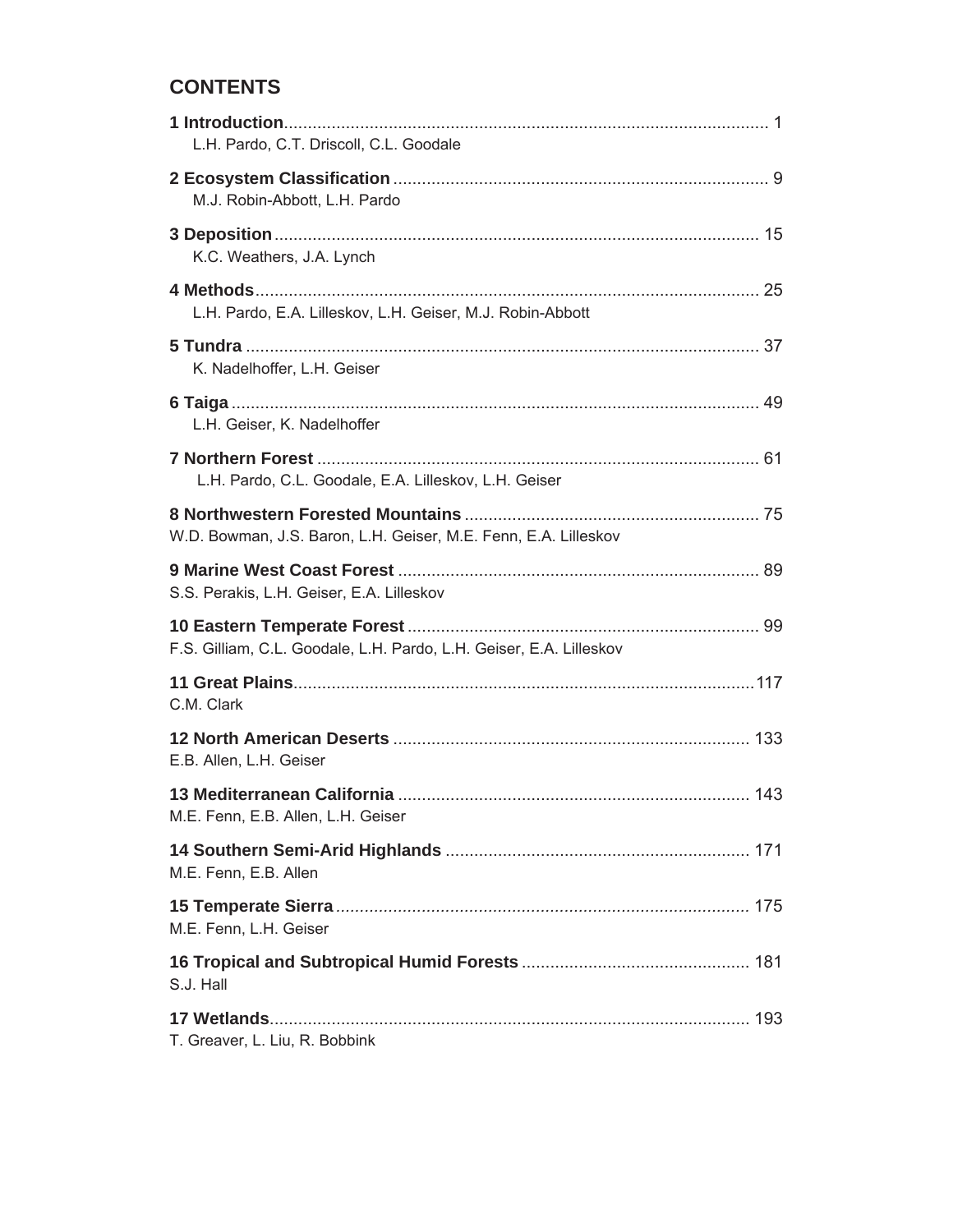|                                                                                                                                                                                                                                                                                                           | 209 |
|-----------------------------------------------------------------------------------------------------------------------------------------------------------------------------------------------------------------------------------------------------------------------------------------------------------|-----|
| J.S. Baron, C.T. Driscoll, J.L. Stoddard                                                                                                                                                                                                                                                                  |     |
|                                                                                                                                                                                                                                                                                                           | 229 |
| L.H. Pardo, L.H. Geiser, M.E. Fenn, C.T. Driscoll, C.L. Goodale, E.B. Allen,<br>J.S. Baron, R. Bobbink, W.D. Bowman, C.M. Clark, B. Emmett, F.S. Gilliam,<br>T. Greaver, S.J. Hall, E.A. Lilleskov, L. Liu, J.A. Lynch, K. Nadelhoffer,<br>S.S. Perakis, M.J. Robin-Abbott, J.L. Stoddard, K.C. Weathers. |     |
| Appendix 1 Plant Species Common and Scientific Names 285                                                                                                                                                                                                                                                  |     |
|                                                                                                                                                                                                                                                                                                           |     |
|                                                                                                                                                                                                                                                                                                           |     |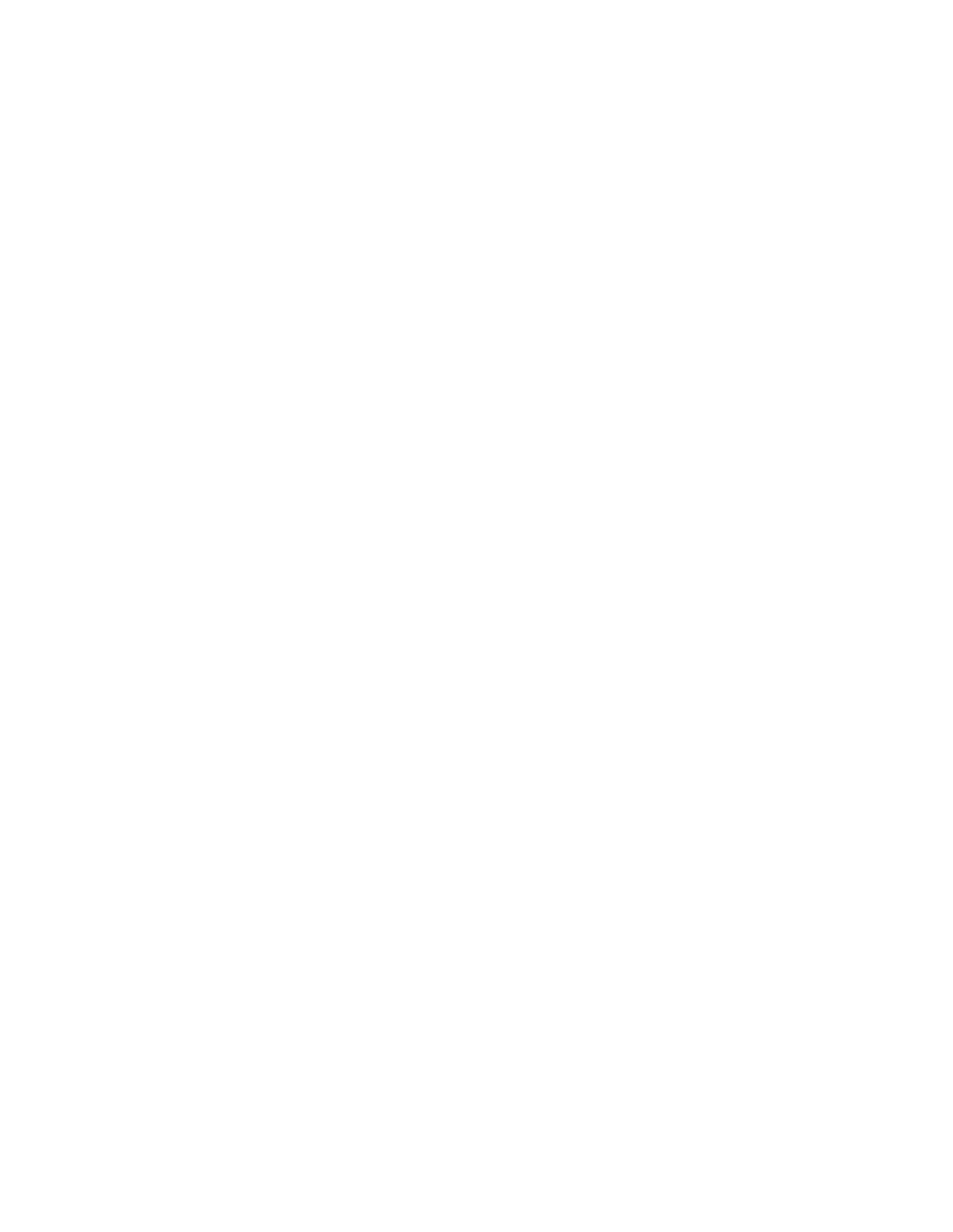E.B. Allen, L.H. Geiser

## **12.1 Ecoregion Description**

North American deserts and semi-deserts extend from British Columbia to Mexico (CEC 1997). The ecoregion description is adapted from CEC (1997). They are characterized by aridity (130 to 380 mm annual precipitation); shrub and succulent vegetation with trees in riparian areas and higher elevation woodlands; and dry, low organic matter soils that are high in calcium carbonate  $(CaCO<sub>3</sub>)$  in some regions. The ecoregion can be subdivided into cold northern deserts and semideserts (Columbia Plateau, Snake River Basin, Great Basin, greater Colorado Plateau) and warm southern deserts (Mojave, Sonoran, Chihuahuan) (see Table 12.1).

The cold deserts and semi-deserts are arid to semi-arid with marked seasonal temperature extremes, a winter moisture regime and some snow. They lie in the rain shadow of the Cascade and Sierra Mountains to the west, and are blocked from moist Gulf Coast air masses by the Rocky Mountains to the east. The Columbia/ Snake River Plateaus are loess- and volcanic ash-covered plains; their expansive grassland and sagebrush steppes have been largely converted to agriculture. The Great Basin contains hundreds of north-south mountain

ranges separated by broad valleys, whereas the Colorado and Arizona/New Mexico plateaus consist of canyons, cliffs, buttes, and mesas of sedimentary rock. Sagebrush (*Artemisia* spp.) dominates these deserts, with saltbush (*Atriplex* spp.) and greasewood (*Sarcobatus* spp.) on more alkaline soils.

The warm deserts have higher temperatures and greater evaporation rates. The Mojave is the driest and hottest of the North American deserts; its recorded high temperature, in Death Valley, California, is 57 ˚C. Characteristic plants are the creosote bush (*Larrea tridentata*) and Joshua tree (*Yucca brevifolia*). The Sonoran Desert of Arizona and California is subtropical and receives most of its precipitation in the summer monsoon season; gentler rains may occur in the winter months. Its structurally diverse vegetation includes the paloverde tree (*Parkinsonia* spp.), saguaro cactus (*Cereus gigantea*), cholla (*Cylindropuntia* spp.), and agave (Agave spp.). The Chihuahuan Desert extends into southern New Mexico from Mexico. Rain occurs primarily in the summer, and supports smaller scrub vegetation characterized by American tarwort (tarbush; *Flourensia cernua*), creosote bush (*Larrea tridentata*),

| Level 2<br>Ecoregion <sup>a</sup> | Desert                      | Location                                                                                     | Level 3 Ecoregion <sup>a</sup>                                 |  |
|-----------------------------------|-----------------------------|----------------------------------------------------------------------------------------------|----------------------------------------------------------------|--|
| Cold deserts                      | Columbia Plateau            | Eastern Washington                                                                           | Columbia Plateau                                               |  |
|                                   | Snake River Plain           | Southern Idaho                                                                               | Snake River Plain                                              |  |
|                                   | Great Basin                 | Southern Oregon, extreme<br>southern Idaho, north and central<br>Nevada, western Utah        | Northern Basin and Range, Central<br>Basin and Range           |  |
|                                   | Greater Colorado<br>Plateau | Western Wyoming, western<br>Colorado, eastern Utah, northern<br>Arizona, northern New Mexico | Wyoming Basin, Colorado Plateau,<br>Arizona/New Mexico Plateau |  |
| Warm deserts                      | Mojave                      | Southeastern California, southern<br>Mojave Basin and Range<br>Nevada, northeastern Arizona  |                                                                |  |
|                                   | Sonoran                     | Southwestern Arizona, extreme<br>Sonoran Basin and Range<br>southern California              |                                                                |  |
|                                   | Chihuahuan                  | Southern New Mexico                                                                          | Chihuahuan Desert                                              |  |

**Table 12.1—Location of North American Deserts of the United States.**

a CEC 1997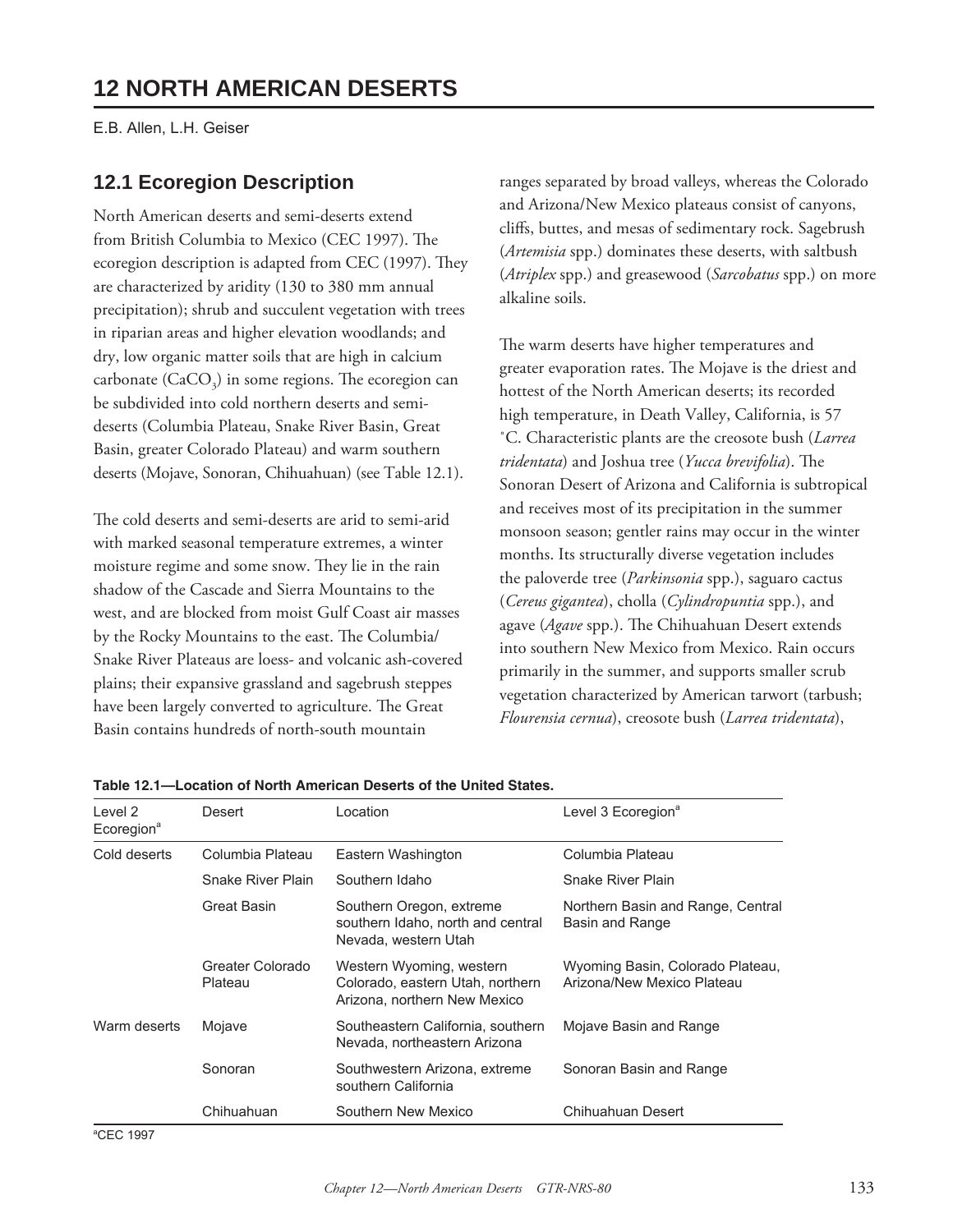soaptree yucca (*Yucca elata*), grama grasses (*Bouteloua* spp.), and tobosagrass (*Pleuraphis mutica*). Piñon-juniper woodlands occur at the higher elevations above both cold and warm deserts.

Small mammals, birds, and reptiles are the most abundant wildlife of the ecoregion. Livestock grazing is widespread and, together with irrigated agriculture and population growth, has had significant ecological and hydrological effects. Major urban areas with higher nitrogen (N) deposition, which affects the adjacent and downwind deserts, are Phoenix, Salt Lake City, Las Vegas, Tucson, Albuquerque, Spokane, and Los Angeles (Fenn et al. 2003).

### **12.2 Ecosystem Responses to N Deposition**

Responses to N deposition in deserts include alterations of species composition, often increases in biomass of exotic species, and decreases in native species. In this ecoregion of altitudinal, latitudinal, and landform diversity, vegetation types vary, but low growing shrubs and grasses predominate. Recently, invasive exotic species have been increasing in desert ecosystems (Allen et al. 2009, Brooks 2003). This may be due to increased N deposition, as exotic grasses may respond to higher soil N levels differently than native species (Allen et al. 2009). Such changes can have serious management implications. For example, in the agriculturally intensive Snake River Plain and in the Great Basin, extensive cheatgrass (*Bromus tectorum*) invasions contribute to increased fire frequency, that in turn favors even greater cover of cheatgrass. Loss of native plants adapted to longer fire intervals and the poorer nutritional quality of cheatgrass in turn reduces the carrying capacity of lands (Whisenant 1990). Fire frequency has similarly increased in the Mojave Desert in areas undergoing exotic grass invasions (Brooks et al. 2004, Brooks and Matchett 2006). Experimental N fertilization resulted in a depletion of soil moisture in sagebrush steppe, which could potentially affect future plant production (Inouye 2006).

Biotic soil crusts (consisting of bacteria, green algae, microfungi, and crustose lichens) and mycorrhizal fungi constitute important parts of desert ecosystems.

Responses to increased N deposition include reductions in photosynthesis and nitrogen fixation rates; reductions in photosynthetic pigments and ultraviolet (UV) protective pigments such as scytonemin; increases in electrolyte leakage, increases in microbial N and denitrification; shifts in community composition favoring eutrophs; and increases in microbial activity in nonvegetated soils.

## **12.3 Range of Responses Observed**

Several studies have used N fertilizer in the desert to measure a biomass response and then compared this response to N inputs along N deposition gradients (Allen et al. 2009, Baez et al. 2007). Responses to N inputs are summarized in Table 12.2. A response to a certain level of N fertilization is assumed to be similar to the response along the gradient, assuming that factors besides N inputs are equal. The difficulty with this approach is that gradients may have multiple factors that change among sites in addition to N inputs, making interpretation of results difficult. The combination of N fertilization plus gradient approaches provide the most reliable information currently available. The most useful N fertilization studies for setting critical loads are those in the range of threshold responses, as reported below. For instance, N fertilizer of 72 kg ha<sup>-1</sup> yr<sup>-1</sup> at the Jornada Long-Term Ecological Research (LTER) site in New Mexico showed growth increases by native winter annual forbs and decreases by summer annual forbs (Gutierrez and Whitford 1987), but this value is well above the response threshold determined from studies reviewed below. Similarly, 60 kg N ha<sup>-1</sup> yr<sup>-1</sup> increased mineralization rates at the Central Arizona Project (CAP-LTER; Hall et al. 2009). Alternatively, input of 40 kg N  $\text{ha}^{-1}\text{yr}^{-1}$  over 3 years did not increase creosote bush biomass at the Mojave Global Change Facility near Las Vegas (Barker et al. 2006) and the authors concluded that annual variability in precipitation was the most important variable for creosote bush productivity.

#### **12.3.1 Plant Community Responses**

Baez et al. (2007) used an increase in the biomass of the dominant native blue grama grass (*Bouteloua gracilis*) as an indicator of elevated N in desert grassland at the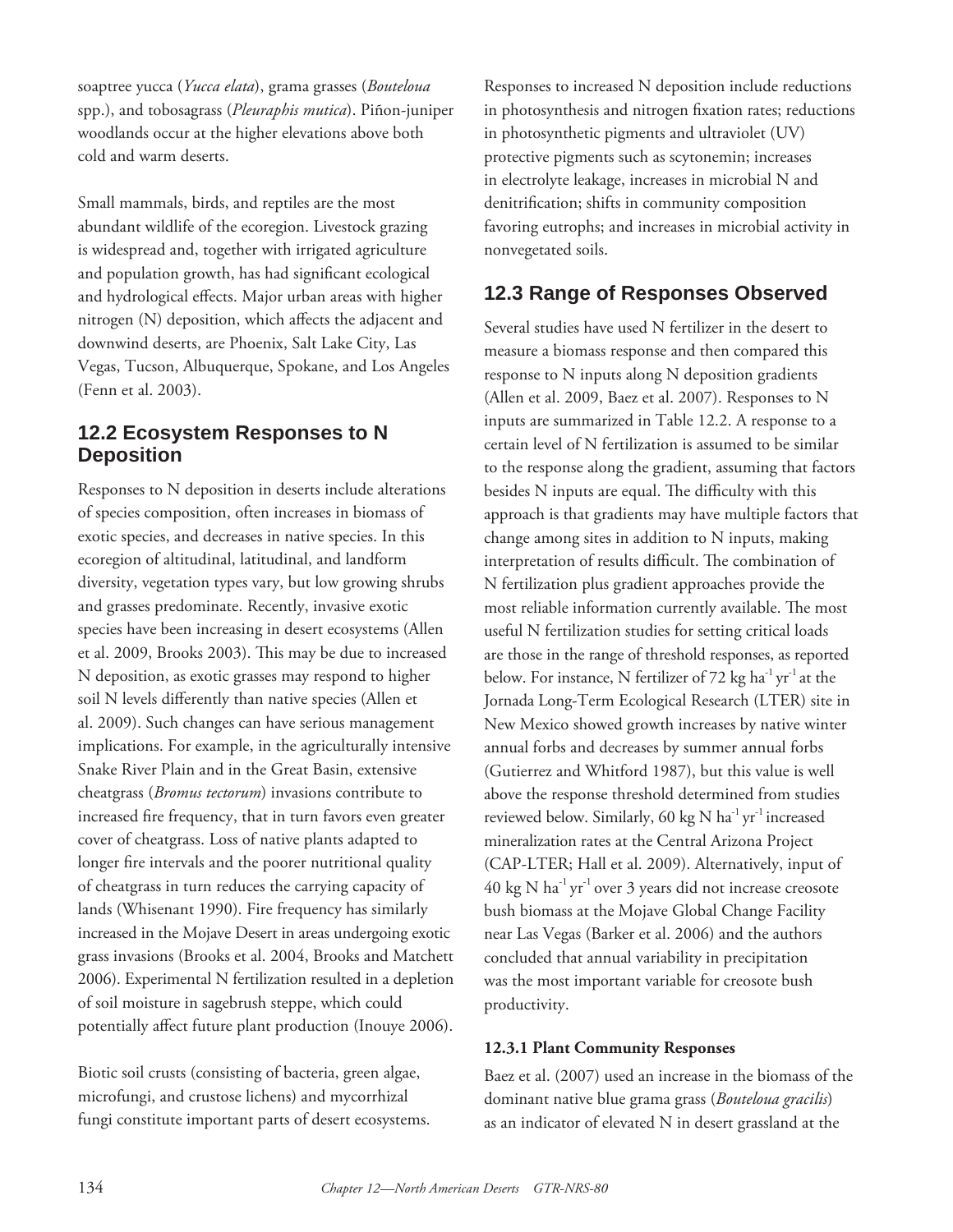|                                                                                                 |                                                                 |                                                  | Table 12.2—Responses to N input for North American Deserts ecoregion. Reliability rating: ## reliable; # fairly reliable; (#) expert judgment |                                                                                                                                     |                                             |
|-------------------------------------------------------------------------------------------------|-----------------------------------------------------------------|--------------------------------------------------|-----------------------------------------------------------------------------------------------------------------------------------------------|-------------------------------------------------------------------------------------------------------------------------------------|---------------------------------------------|
| Site                                                                                            | kg N ha <sup>-1</sup> yr <sup>-1</sup><br>Response<br>threshold | Reliability                                      | Response                                                                                                                                      | Comments                                                                                                                            | Study                                       |
| Canyon NRA, Columbia<br>Riparian habitat, Hells<br>Plateau                                      | က                                                               | (#)                                              | concentrations in lichen thalli<br>High cover of eutrophic<br>lichens, enhanced N                                                             | Uncertainty regarding<br>modeled N estimate                                                                                         | 2008,<br>Porter et al 2007<br>Geiser et al. |
| Sonoran and Mojave Desert<br>Joshua Tree National Park,<br>Piñon-juniper and creosote<br>scrub, | 8.4                                                             | #                                                | Increased biomass of invasive<br>grasses                                                                                                      | plus background N deposition<br>N fertilization of 5 kg ha-1 y-1<br>of 3 kg ha-1 y-1 in wet year                                    | Allen et al. 2009                           |
| Joshua Tree National Park,<br>Creosote scrub,<br>Sonoran Desert                                 | 3-8                                                             | #                                                | Mediterranean splitgrass<br>Production of fine fuel of<br>sufficient for fire                                                                 | DayCent model                                                                                                                       | Rao et al. 2010                             |
| Joshua Tree National Park,<br>Mojave Desert<br>Piñon-juniper                                    | 3-6                                                             | #                                                | Production of fine fuel of red<br>brome sufficient for fire                                                                                   | DayCent model                                                                                                                       | Rao et al. 2010                             |
| Desert grassland<br>Sevilleta LTER                                                              | $2.5 - 22$                                                      | #                                                | Increase in blue grama<br>biomass                                                                                                             | ambient is 2.45 kg N ha-1 y-1<br>Response observed at 20<br>kg N ha-1 y-1 fertilization;                                            | Baez et al. 2007                            |
| Sagebrush steppe                                                                                | 7.4                                                             | #                                                | Depletion of soil moisture                                                                                                                    | No increase in aboveground<br>production                                                                                            | Inouye 2006                                 |
| Desert grassland, Colorado<br>Plateau                                                           | 22                                                              | fertilization level<br>Not reliable:<br>too high | Increase in tiller density of the<br>dominant cool season grass<br>species Indian ricegrass                                                   | No increase in warm season<br>ha-1 y-1; ambient deposition<br>Fertilizer addition of 20 kg N<br>$2$ kg N ha-1 y-1<br>galleta grass. | Schwinning et al.<br>2005                   |
|                                                                                                 | 42                                                              | fertilization level<br>Not reliable:<br>too high | Increase in biomass of the<br>invasive species Russian<br>thistle                                                                             | Short term-2 yrs fertilization                                                                                                      |                                             |
| Mohave Desert<br>Desert scrub,                                                                  | 32                                                              | fertilization level<br>Not reliable:<br>too high | Increase in exotic invasive<br>grasses and a decline in<br>native forbs                                                                       | Creosote bush dominated<br>ecosystem                                                                                                | Brooks et al. 2003                          |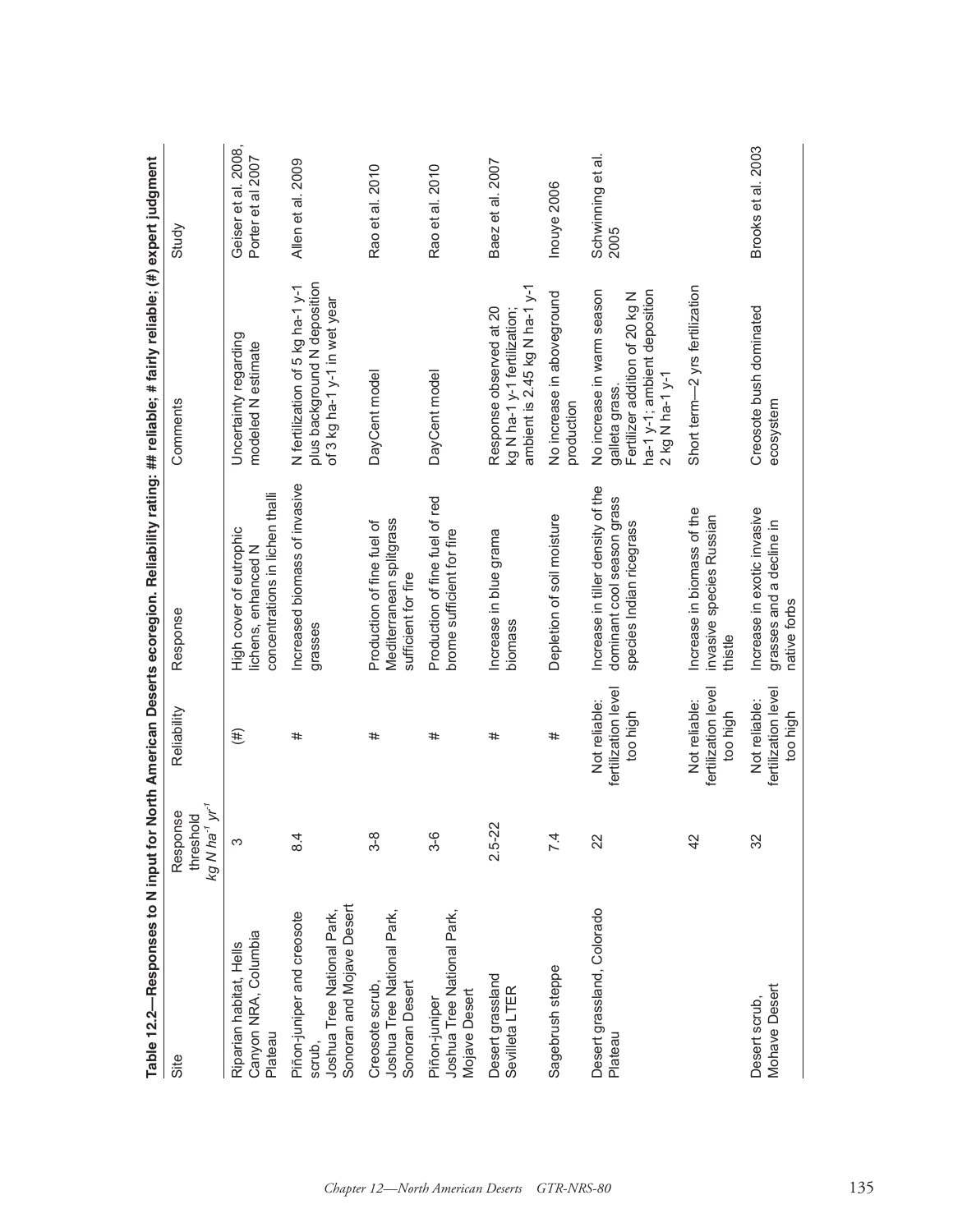Sevilleta LTER site in New Mexico. Plots fertilized with 20 kg N ha<sup>-1</sup> for one season had increased biomass of blue grama compared to controls. Bulk N deposition increased from 1.7 to 2.4 kg ha<sup>-1</sup> yr<sup>-1</sup> in the control plots between 1989 to 2004, adding an additional total of 5.9 kg  $N$  ha<sup>-1</sup> to the control plots from increased  $N$ deposition during these 16 years. However, there was no change in biomass of blue grama over this period, suggesting that 5.9 kg N  $ha^{-1}$  over 16 years was below the threshold for increased biomass in this species. Thus, Baez et al. (2007) concluded that the threshold for elevated biomass of blue grama lies somewhere between 2.45 and 20 kg N ha<sup>-1</sup> yr<sup>-1</sup>; including ambient deposition raises the upper response threshold to approximately 22  $kg N ha^{-1} yr^{-1}$ .

Zhu et al. (2006) calculated  $72.3 \text{ kg ha}^{-1}$  N content in urban Phoenix soils compared to exurban desert soils that had 9.4 kg N ha<sup>-1</sup>, accompanied by elevated carbon (C) in urban soils. This increase in soil N and C was hypothesized to have occurred during the last several decades of rapid urban expansion. A more recent study also showed elevated N and C in remnant native vegetation fragments within the urban Phoenix CAP-LTER site that promoted changes in N cycling, such as increased denitrification potential and higher microbial N (Hall et al. 2009). Nitrogen deposition in the Phoenix area was measured using wet and dry bucket collectors. The highest measured values were less than 6 kg N  $\text{ha}^{-1}\text{yr}^{-1}$ , which the investigators describe as an underestimate because the dry bucket technique is not accurate (Lohse et al. 2008). The Community Multiscale Air Quality (CMAQ) model, which includes both wet and dry deposition, showed a maximum deposition of 26 kg N  $ha^{-1}$  yr<sup>-1</sup> for the Phoenix area (Fenn et al. 2003). Impacts of N deposition on vegetation were not reported in these studies in the Phoenix area, although the PALS (Patch Arid Land Simulator) model showed nearly a doubling in total plant production with simulated N addition between 2 and 26 kg ha $^{-1}$  yr $^{-1}$ (Shen et al. 2008). The model shows that even a small increase in N can increase biomass, but it is not clear how this can be used to determine a response threshold. However, measurements comparing urban to rural areas show no significant change in plant biomass due to elevated N, likely because of multivariate gradients that

include elevated ozone  $(O_3)$ , temperature, and other factors.<sup>14</sup> Additional research on responses to fertilizer N are under way at the CAP-LTER site.

Schwinning et al. (2005) used fertilizer levels of 0, 10, 20, and 40 kg N ha $^{-1}$  for 2 years in a desert grassland on the Colorado Plateau and measured an increase in tiller (grass shoot) density of the dominant cool season grass species, Indian ricegrass (*Oryzopsis hymenoides*), at 20 kg  $N$  ha<sup>-1</sup> yr<sup>-1</sup>. This increase was not observed in the warm season grass species, galleta grass (*Hilaria jamesii*). The most noticeable change in this study was an increase in biomass of the invasive species Russian thistle (*Salsola iberica*) at the highest N level. The authors concluded that elevated N deposition will promote an invasion of Russian thistle and a shift in dominance to cool season grasses. However, current N deposition at this site may be as low as 2 kg ha<sup>-1</sup> yr<sup>-1</sup>. Because the study was carried out for only 2 years, the levels of N inputs may be higher than threshold response levels for long-term N deposition.

Working in creosote bush desert scrub, Brooks (2003) fertilized at a rate of 32 kg N  $ha^{-1}$  yr<sup>-1</sup> for 2 years and found an increase in exotic invasive grasses and a decline in native forbs. Allen et al. (2009) studied the impacts of elevated N by fertilization along an N deposition gradient in Joshua Tree National Park in creosote bush scrub and piñon-juniper woodland. The N deposition rates along the gradient ranged from 3.4 to 12.4 kg N  $ha^{-1}$  yr<sup>-1</sup> as measured by bulk deposition samplers and also as modeled (Tonnesen et al. 2007). Fertilization rates were 5 and 30 kg N ha<sup>-1</sup> between 2003 and 2005. There were no vegetation biomass responses in 2003, a dry year. In 2004, a year with moderate precipitation, two of the four sites had increased invasive grass biomass at the treatment of 30 kg N ha $^{-1}$  but not with 5 kg N  $ha<sup>-1</sup>$ . The strongest response to N occurred in the wettest year, 2005, when invasive grass biomass increased under both 5 and 30 kg N  $ha^{-1}$  fertilizer in the lowest and highest N deposition sites. Conversely, native

 $14$ Hall, S.J. Unpublished data comparing plant response to N deposition in urban and rural areas. On file with: Department of Ecology, Evolution, and Environmental Science, School of Life Sciences, Arizona State University, Tempe, AZ 85287- 4701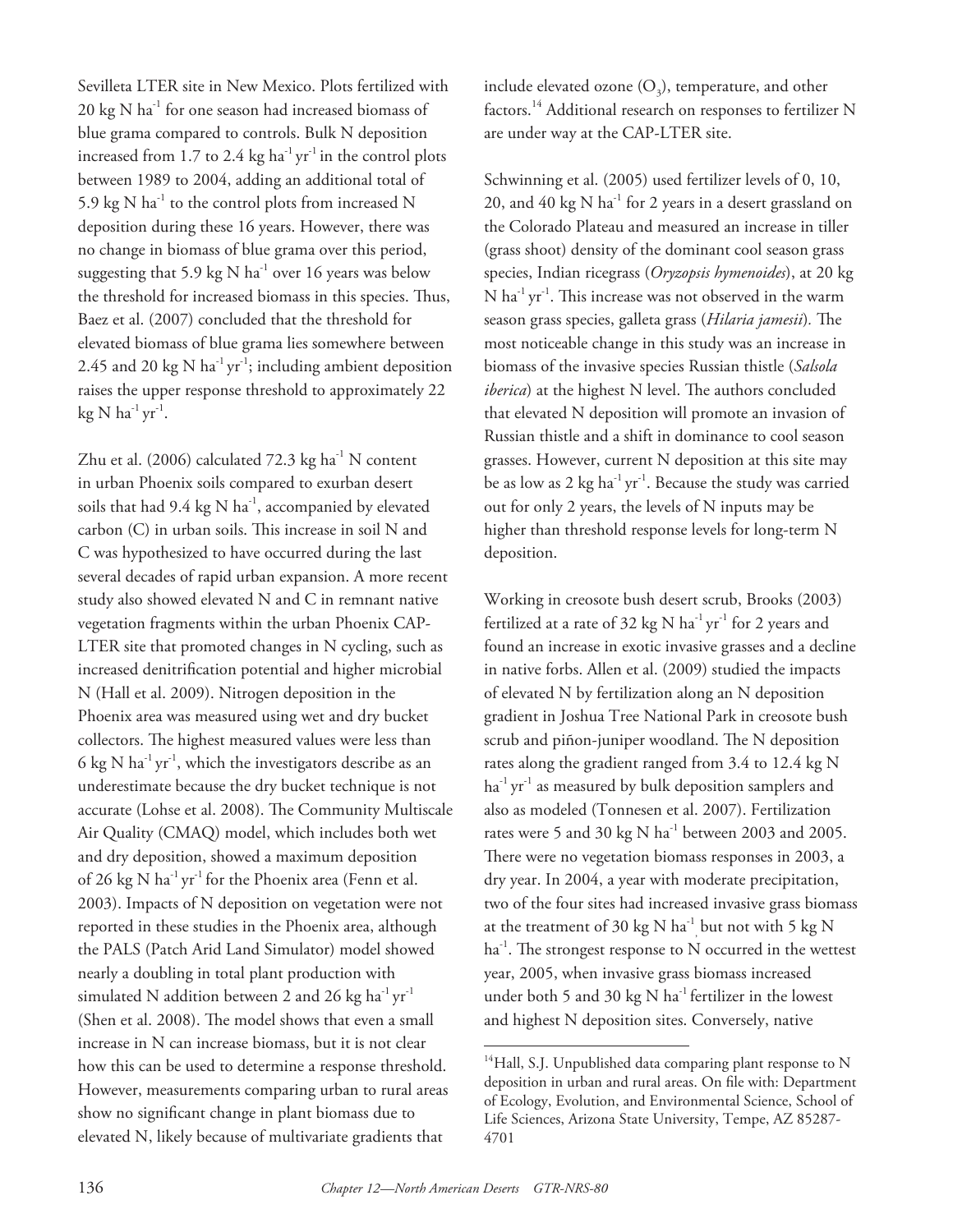forbs decreased in production at these sites following fertilization. However, another site with low N deposition and sparse invasive grass cover had a positive response by native forbs to N fertilization, suggesting that native forbs can respond to N in the absence of grasses (Allen et al. 2009).

To determine the N input level that results in vegetation change, the biogeochemical model daily Century (DayCent; Rao et al. 2010) was used to model invasive grass and forb productivity under varying levels of N deposition, soil texture, and precipitation between 2003 and 2008 (Rao et al. 2009, 2010). Fires have become more frequent in the Mojave and Sonoran Deserts, and there may be a relationship between fire and increased grass biomass under enhanced N deposition (Allen et al. 2009, Brooks 2003, Brooks and Matchett 2006). Fire risk, which was calculated as the probability of producing enough fine fuels to carry a fire  $(1 T h a^{-1})$ fine fuel), increased exponentially when deposition was above 3.0 kg N ha<sup>-1</sup>yr<sup>-1</sup>; fire risk leveled at 5.7 kg N ha<sup>-1</sup>  $yr^{-1}$  in piñon-juniper woodland, and at 8.2 kg N ha<sup>-1</sup> yr<sup>-1</sup> in creosote bush scrub (Rao et al. 2010).

Elevated N may also increase soil water use by plants, as reported by Inouye (2006) for big sagebrush (*Artemisia tridentata*) fertilized at 6 and 12 kg N ha<sup>-1</sup> yr<sup>-1</sup> for six years in Great Basin semi-desert in southern Idaho. Soil moisture was depleted to 140 cm and was not recharged except in the wettest years. No aboveground increase in productivity was measured, so the moisture depletion may have been due to increased root productivity. The site receives 1.4 kg N  $ha^{-1}yr^{-1}$  wet deposition as measured at a nearby NADP (National Atmospheric Deposition Program) station, but dry deposition is not known. Since there was no significant difference between the two fertilizer levels, the lower level of 6 kg N ha<sup>-1</sup> yr<sup>-1</sup> (plus the background 1.4 kg N ha<sup>-1</sup> yr<sup>-1</sup> wet deposition) can be considered the response threshold for moisture depletion by sagebrush. Schwinning et al. (2005) observed an earlier onset of drought stress and increased water use with 20 kg N  $ha^{-1}yr^{-1}$  of fertilizer plus the estimated background deposition of 2 kg N  $ha^{-1}$  $yr^{-1}$ , confirming the observations that elevated N can promote increased water use in desert vegetation.

#### **12.3.2 Arbuscular Mycorrhizal Fungi**

Mycorrhizal fungi are important for plant nutrient acquisition, drought stress tolerance, and the hydraulic lifting of water, which are critical in arid lands (Allen 2007). Their diversity, abundance, and functioning are altered by N deposition. A Phoenix-area study showed shifts in mycorrhizal species composition in urban and exurban sites that were dominated by different plant species, but did not relate these species shifts to N deposition (Bills and Stutz 2009). Data from the Sevilleta LTER site, which is located at the junction of cold desert, warm desert, and shortgrass steppe, suggest that long-term N fertilization at 100 kg  $ha^{-1}$  $yr<sup>-1</sup>$  can lead to changes in the community structure and function of arbuscular mycorrhizal fungi associated with grasses from semi-arid environments (Corkidi et al. 2002, Egerton-Warburton et al. 2007). However, this level of N fertilization is well beyond the critical load, greatly exceeds current deposition amounts (wet plus dry), and exceeds the threshold for changes in mycorrhizal functioning observed in Mediterranean California ecosystems. Results of mycorrhizal response to N deposition in the Great Plains and Mediterranean ecoregions (Chapters 11 and 13) also have relevance for the more mesic end of the cold and warm desert ecosystem types.

#### **12.3.3 Lichens, Biotic Soil Crusts, and Soil Microbes**

Lichens make a significant contribution to biological diversity in North American deserts and semi-deserts; a recent compendium documented 1971 species from the greater Sonoran Desert alone (Nash et al. 2002, 2004, 2008). However, the long periods of metabolic inactivity due to insufficient hydration, dominance of communities by crustose forms with minimal surface exposure, minimal dry deposition inputs from canopy drip, and lower growth rates, can make it difficult to detect community-level shifts. Even after a decade of exposure, Marsh and Nash (1979) found no evidence of community effects on lichens in the vicinity of the large Four Corners Power Plant in the Colorado Plateau. Nevertheless, physiological measurements indicate that wetted desert lichens can be as sensitive to air pollution as lichens from other climates. Lichens in the vicinity of a coal-fired power plant in Page, Arizona, a major point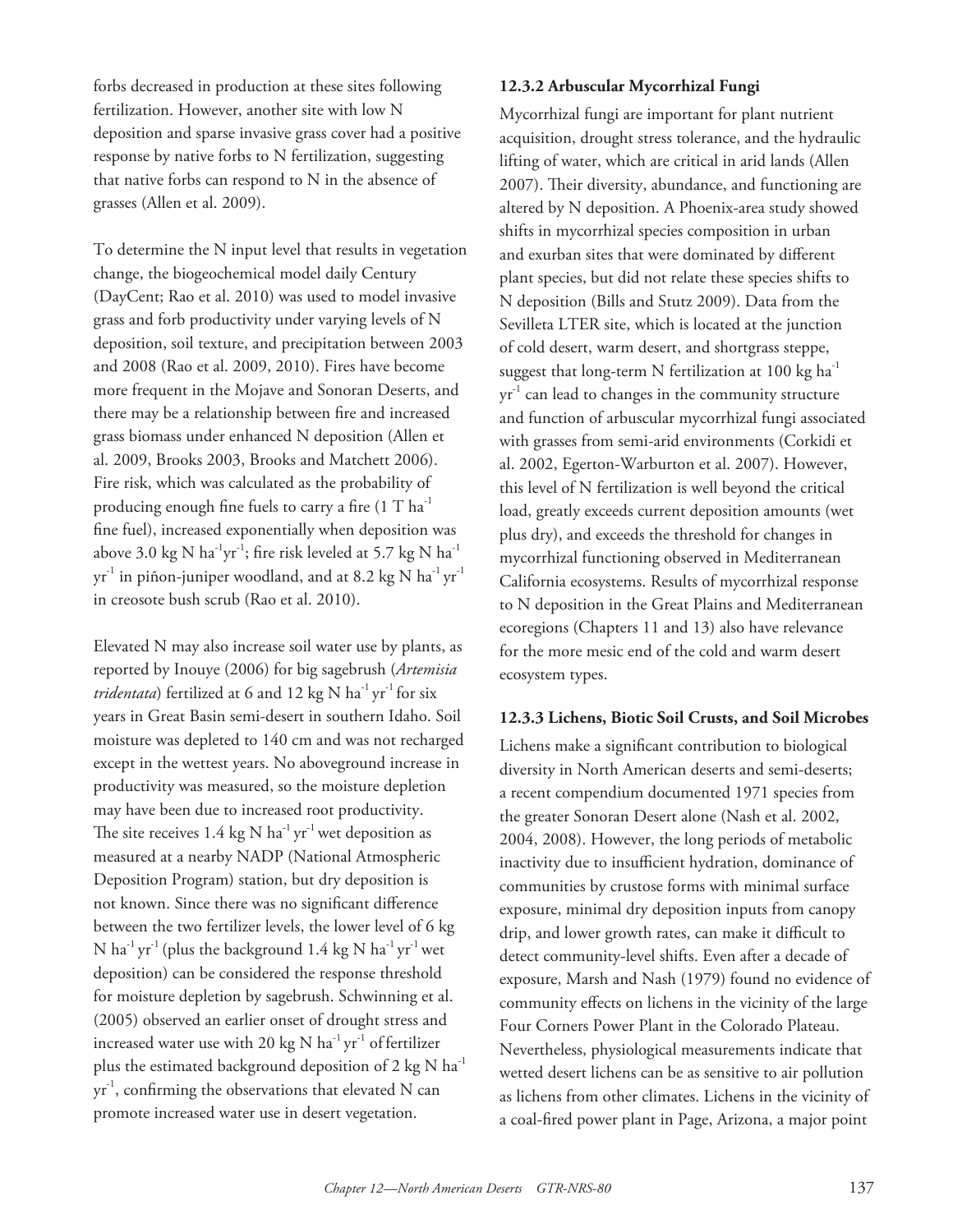source of sulfur dioxide( $SO<sub>2</sub>$ ), nitrogen oxides ( $NO<sub>x</sub>$ ), and metals, exhibited increased electrolyte leakage, chlorophyll degradation, and reduced N fixation (Belnap 1991).

Enhanced concentrations of N in thalli of the saxicolous lichen, *Xanthoparmelia cumberlandia*, and high cover of eutrophic lichens on netleaf hackberry (*Celtis laeviagata* var. *reticulata*), a small tree of riparian areas, were observed throughout Hells Canyon National Recreation Area (Geiser et al. 2008). Interagency Modeling of Protected Visual Elements (IMPROVE) data show that Hells Canyon is a regional hot spot for ammonium  $({\rm NH_4^+})$  and nitrate  $({\rm NO}_3^-)$  deposition from the Snake River valley and possibly as far away as California. Other pollutants—SO<sub>2</sub>, NO<sub>x</sub>, O<sub>3</sub>, hydrogen sulfide (H<sub>2</sub>S), and fine particulate ammonium sulfate  $((NH_4), SO_4)$ —were low and comparable to other remote areas. Mean annual deposition of total N from CMAQ in this area between 1990 and 1999 was 2.6 to 3.0 kg N ha<sup>-1</sup> yr<sup>-1</sup> (Porter 2007), with some uncertainty surrounding the reliability of the deposition estimate. Significantly higher thallus N concentrations and eutroph cover occurred within 0.2 km of the Snake River. Ammonia (NH<sub>3</sub>) emissions were especially high at these sites in spring and summer (5 to19 ppb biweekly averages), presumably volatilizing from the fertilizer-laden Snake River. Average annual  $NH<sub>3</sub>$  concentrations at five year-long monitoring sites along the Snake River ranged from 1.4 to 4.7 ppb. In a review of European studies, Cape et al. (2009) suggested a long-term mean annual critical level for ammonia of 1  $\mu$ g m<sup>-3</sup> (1.4 ppb), based on lichen and bryophyte responses; local data support that estimate.

Biotic soil crusts are well developed in cold deserts and, in pristine areas, can account for as much surface cover as vascular plants (Davidson et al. 2002). Consisting of cyanobacteria-dominated mats of intricately enmeshed bacteria, green algae, microfungi, and crustose lichens, they play vital ecological roles by improving topsoil stabilization, soil fertility, surface water holding capacity, and seedling survival (Harper and Belnap 2001). Biotic soil crusts are responsive to N deposition, but because component species are physically inextricable from each other, measurements reflect the response of the

combined biota, along with climate, soil chemistry, and other environmental variables. Some examples:

- 1) An aqueous solution of 0.5 g N  $L^{-1}$  was added to biotic crusts from Canyon Lands National Park in the Colorado Plateau (Belnap et al. 2008). Reductions in quantum yield, b-carotene, nitrogenase activity, scytonemin pigments, and UV protective xanthophyll pigments due to N alone were observed in early- and mid- but not late-successional crusts. Higher temperatures, more UV, and more frequent precipitation had adverse effects on all crust types. In these cases, N positively moderated some adverse effects of UV, but only in the late successional crusts.
- 2) In a gradient study in the Sonoran Desert near Phoenix (McCracken et al. 2008), microbes of wetted soils between plants responded (increased carbon dioxide  $(CO<sub>2</sub>)$  flux) readily to N deposition, whereas microbes of wetted soils under plants did not. The authors postulated that anthropogenic N could essentially decouple microbes from reliance on shrubs for nutrients, resulting in increased activity in open spaces between plants. In other words, whereas native desert microbial activity is primarily confined to zones influenced by plant root exudates, if adequate water and anthropogenic N are available, microbial activity can occur in soils outside these zones. Major shifts in microbial metabolism, community composition, and biomass in extensive bare soil surface areas are implied effects.

#### **12.4 Critical Loads Estimates**

Fertilization studies in the Sevilleta grasslands of the Chihuahuan Desert (Baez et al. 2007) indicate a critical load greater than 2.45 and less than 22 kg N  $ha^{-1}$  yr<sup>-1</sup>, based on alteration in species composition and biomass observed at 22 kg N  $ha^{-1}$  yr<sup>-1</sup> after 1 year and no changes under ambient deposition (2.45 kg  $N$  ha<sup>-1</sup> yr<sup>-1</sup>). Fertilization studies by Schwinning et al. (2005) and Brooks (2003) were not used to set the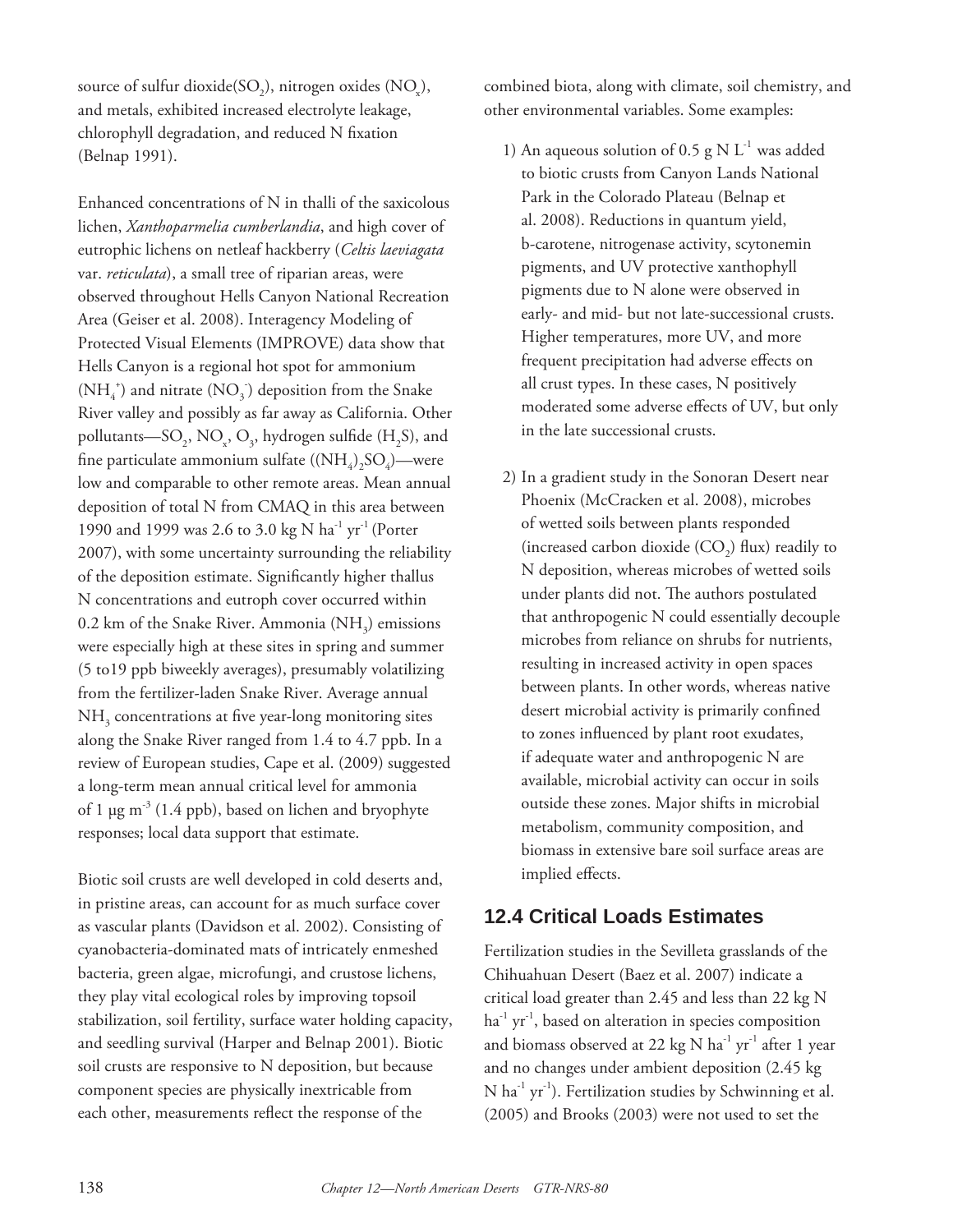| Ecosystem<br>component                          | Critical load for<br>N deposition<br>kg N ha <sup>-1</sup> $yr1$ | Reliability | Response                                                                                                           | Comments                                    | Study                                                 |
|-------------------------------------------------|------------------------------------------------------------------|-------------|--------------------------------------------------------------------------------------------------------------------|---------------------------------------------|-------------------------------------------------------|
| Lichens                                         | 3                                                                | (# )        | Lichen community shifts,<br>increase in thallus N<br>concentration                                                 | Uncertainty regarding<br>modeled N estimate | Geiser et al. 2008.<br>Porter 2007                    |
| Shrubland,<br>woodland, and<br>desert grassland | $3 - 8.4$                                                        | #           | Vegetation response,<br>community change.<br>Increased biomass<br>of invasive grasses;<br>decrease of native forbs |                                             | Allen et al. 2009.<br>Inouye 2006, Rao<br>et al. 2010 |

**Table 12.3—Empirical critical loads of nutrient N for North American Desert ecoregion. Reliability rating: ## reliable; # fairly reliable; (#) expert judgment**

critical load, as the high levels of N inputs over both short-term experiments could not accurately determine the critical load for long-term N deposition. At Joshua Tree National Park in the Mojave Desert, Allen et al. (2009) found that vegetation response was determined by a combination of factors, including soil properties and precipitation. These experimental studies indicated that a critical load for invasive grass biomass response may be as low as  $8.4 \text{ kg N ha}^{-1} \text{ yr}^{-1}$   $(3.4 \text{ kg N ha}^{-1} \text{ yr}^{-1})$ deposited, plus 5 kg N  $ha^{-1}$  yr<sup>-1</sup> fertilized), as measured in the cleanest site (Allen et al. 2009). Their results suggest a critical load of 8.4 kg N  $ha^{-1}$  yr<sup>-1</sup> in wet years to prevent an increase of invasive grasses in the desert ecosystem (Allen et al. 2009). The results from the biogeochemical DayCent model compared well with the experimental fertilization studies, and suggested a critical load of 3.1 to 8.2 kg N  $ha^{-1}$  yr<sup>-1</sup> for lower elevation desert dominated by the invasive common Mediterranean grass (*Schismus barbatus*), and a critical load of 3.0 to 5.7 kg N  $ha^{-1}$  yr<sup>-1</sup> in higher elevations with red brome (*Bromus rubens*) as the invasive grass (Rao et al. 2010). The model shows that at levels higher than 5.7 to 8.1 kg N  $\text{ha}^{-1}\text{yr}^{-1}$  the fire risk is controlled by precipitation, i.e., these values exceed the critical load for N. The critical load was determined by the amount of N modeled to produce  $1$  T ha $^{-1}$  of fine fuel to carry a fire, as these are regions subject to increasing grass-fire cycle impacts (Brooks and Matchett 2006). The critical load for vegetation response to N deposition is set at 3.0 to 8.4 kg ha $^{-1}$  yr<sup>-1</sup>, based on the research by Allen et al. (2009) and Rao et al. (2010), and supported by evidence (Table 12.3) of soil moisture depletion in that range (Inouye 2006). This critical load is considered

fairly reliable; the empirical study (Allen et al. 2009) is supported by a biogeochemical model (Rao et al. 2010). Further research in various desert study locations would increase the reliability of this critical load for the North American Deserts ecoregion. No critical load specific to arbuscular mycorrhizal fungi can be estimated currently. A tentative estimate of 3.0 kg N  $ha^{-1}$  yr<sup>-1</sup> based on data from Geiser et al. (2008) and Porter (2007) is suggested for lichen thallus N concentration and lichen community shifts in the Columbia Plateau. This value is considered expert judgment, as there was uncertainty associated with the deposition estimate.

#### **12.5 Comparison to Critical Loads for Other Regions**

No critical loads have been calculated for Europe, as desert regions do not occur in Europe. We are not aware of critical loads estimated for other continents with desert systems. The European critical level for lichen and bryophyte response to  $NH<sub>3</sub>$  (1.0 µg m<sup>-3</sup> or 1.4 ppb; Cape et al. 2009) appears to be consistent with increases in cover of eutrophic lichens and elevated N in lichen thalli observed in the Hells Canyon National Recreation Area in the Columbia Plateau, where annual average NH<sub>3</sub> was 1.4 to 4.7 ppb (Geiser et al. 2008).

#### **12.6 Future Research Directions and Gaps in Data**

More research is needed to determine the range of critical loads in the North American Deserts ecoregion. Finer resolution fertilization studies could more closely pinpoint critical loads, as could research along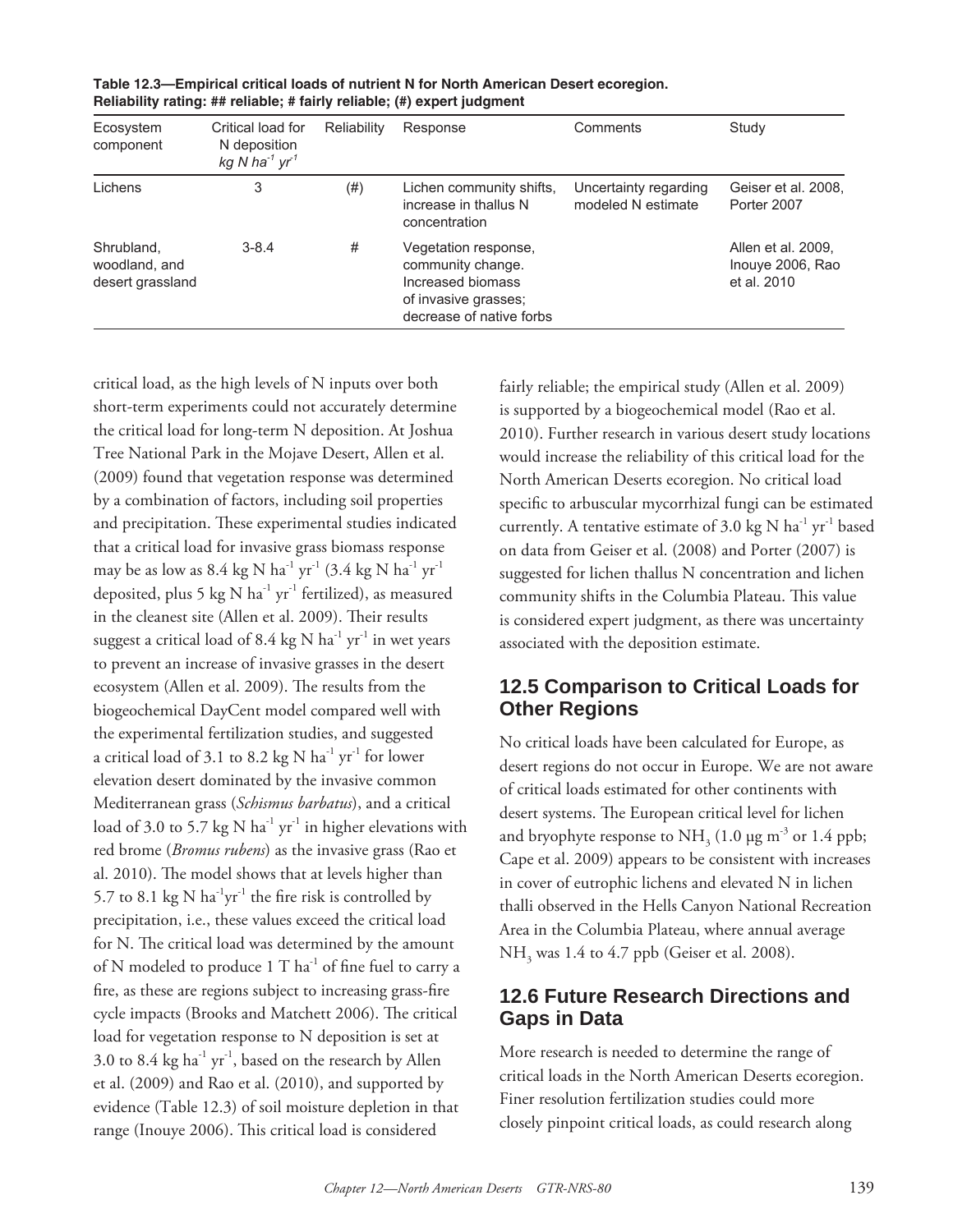N deposition gradients. In addition, current research does not encompass the full range of diversity in North American desert ecosystems or flora. Only the far western section of the Sonoran Desert ecosystem downwind of Los Angeles has been studied. This is a region that contains great biological diversity and which is also subject to high rates of increased N deposition around the urban area of Phoenix. In addition, future research should examine the effects of N deposition on ecosystem components with longer generation times, including tree and cactus species. Long-term observations are under way in some of the fertilizer studies cited (Allen et al 2009).

#### **12.6.1 Lichens and biotic crusts**

Establishing critical loads is challenging for epiphytic lichens, biotic crusts, and other cryptogamic communities of the North American Deserts compared to other ecoregions, due to slow growth rates, the complex ecology of biotic crusts, and interactions of N deposition with changing climate and soil chemistry. Further research is needed to link accurately measured or modeled estimates of deposition with physiological data for indicator species, threshold N concentrations, or with lichen community responses. Studies that measure physiological responses to fertilization may hold the most promise.

## **LITERATURE CITED**

- Allen, E.B.; Rao, L.E.; Steers, R.J.; Bytnerowicz, A.; Fenn, M.E. 2009. **Impacts of atmospheric nitrogen deposition on vegetation and soils in Joshua Tree National Park.** In: Webb, R.H.; Fenstermaker, L.F.; Heaton, J.S.; Hughson, D.L.; McDonald, E.V.; Miller, D.M., eds. The Mojave Desert: Ecosystem processes and sustainability. Las Vegas: University of Nevada Press: 78-100.
- Allen, M.F. 2007. **Mycorrhizal fungi: highways for water and nutrients in arid soils.** Vadose Zone. 6: 291-297.
- Baez, S.; Fargione, J.; Moore, D.I.; Collins, S.L.; Gosz, J.R. 2007. **Atmospheric nitrogen deposition in the northern Chihuahuan desert: Temporal**

**trends and potential consequences.** Journal of Arid Environments. 68: 640-651.

- Barker, D.H.; Vanierm C.; Naumburg, E.; Charlet, T. N.; Nielsen, K.M.; Newingham, B. A.; Smith, S.D. 2006. **Enhanced monsoon precipitation**  and nitrogen deposition affect leaf traits and photosynthesis differently in spring and summer **in the desert shrub** *Larrea tridentata***.** New Phytologist. 169: 799-808.
- Belnap, J. 1991. **Sensitivity of desert cryptogams to air pollutants: soil crusts and rock lichens.** In: Mangis, D.; Baron, J.; Stolte, K., eds. Acid rain and air pollution in desert park areas. Tech. Rep. NPS/ NRAQD/NRTR-91/02. Washington, DC: U.S. Department of the Interior, National Park Service: 112-119.
- Belnap, J.; Phillips, S.L.; Flint, S.; Money, J.; Caldwell, M. 2008. **Global change and biological soil crusts:**  effects of ultraviolet augmentation under altered **precipitation regimes and nitrogen additions.** Global Change Biology. 14: 670-686.
- Bills, R.J.; Stutz, J.C., 2009. **AMF Associated with indigenous and non-indigenous plants at urban and desert sites in Arizona.** In: AzconAguilar, C.; Barea, J.M.; GianinazziPearson, V.; Gianinazzi, S., eds. Mycorrhizas - Functional processes and ecological impact. Berlin, Germany: Springer-Verlag: 207-220.
- Brooks, M.L. 2003. Effects of increased soil nitrogen **on the dominance of alien annual plants in the Mojave Desert.** Journal of Applied Ecology. 40: 344-353.
- Brooks, M.L.; D'Antonio, C.M.; Richardson, D.M.; Grace, J.B.; Keeley, J.E.; DiTomaso, J.M.; Hobbs, R.J.; Pellant, M.; Pyke, D. 2004. Effects of invasive alien plants on fire regimes. BioScience. 54: 677-688.
- Brooks, M.L.; Matchett, J.R. 2006. **Spatial and**  temporal patterns of wildfires in the Mojave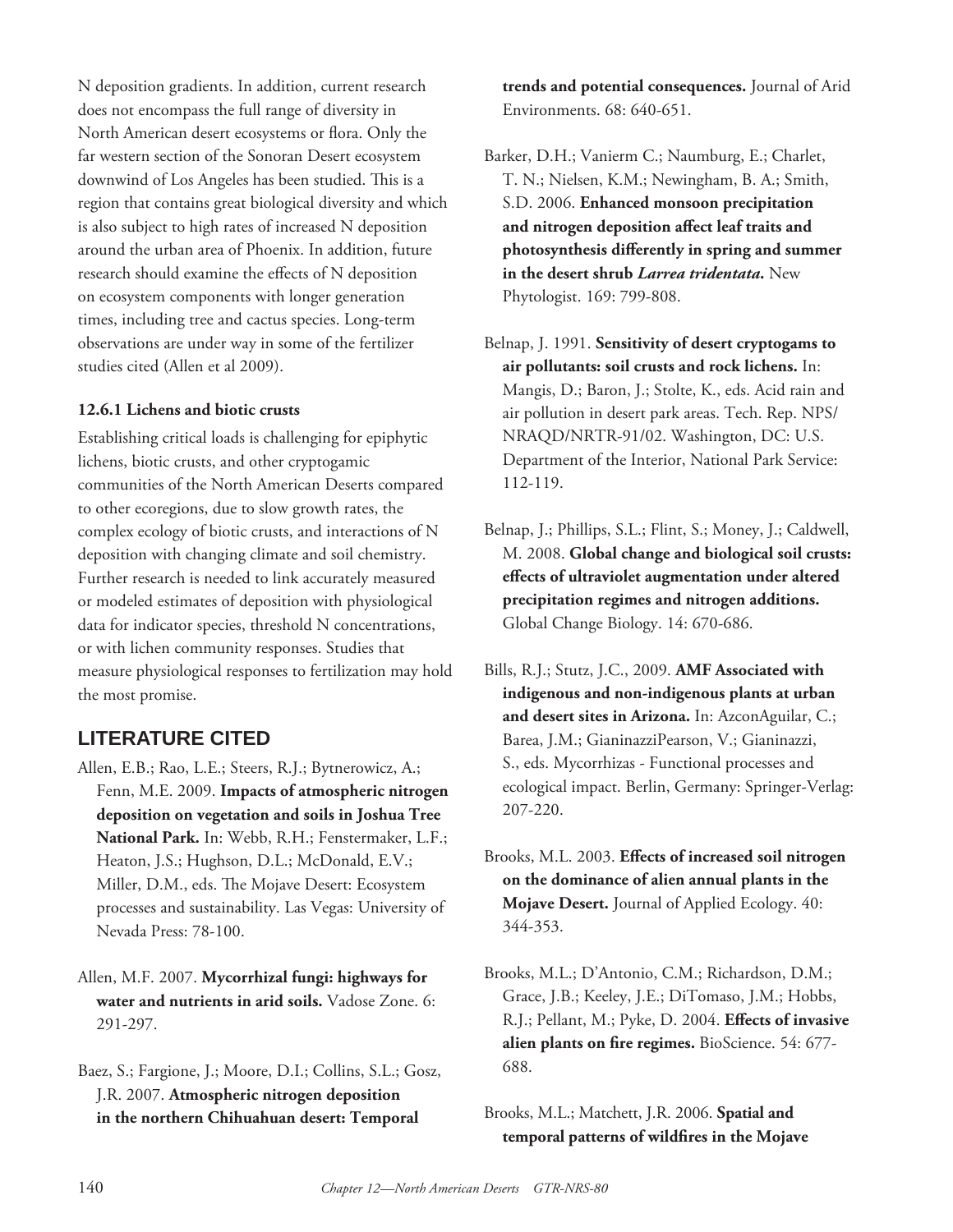**Desert, 1980-2004.** Journal of Arid Environments. 67: 148-164.

- Cape, J.N.; van der Eerden, L.J.; Sheppard, L.G.; Leith, I.D.; Sutton, M.A. 2009. **Evidence for changing the critical level for ammonia.** Environmental Pollution. 157: 1033-1037.
- CEC (Commission for Environmental Cooperation). 1997. **Ecological regions of North America. Toward a common perspective.** Montreal, Canada: Commission for Environmental Cooperation. 71 p. Available at http://www.cec.org/files/pdf/ BIODIVERSITY/eco-eng\_EN.pdf (Accessed May 24, 2010).
- Corkidi, L.; Rowland, D.L.; Johnson, N.C.; Allen, E.B. 2002. **Nitrogen fertilization alters the functioning of arbuscular mycorrhizas at two semiarid grasslands.** Plant and Soil. 240: 299-310.
- Davidson, D.W.; Bowker, M.; George, D.; Phillips, S.L.; Belnap, J. 2002. Treatment effects on performance of N-fixing lichens in disturbed **soil crusts of the Colorado Plateau.** Ecological Applications. 12(5): 1391-1405.
- Egerton-Warburton, L.M.; Johnson, N.C.; Allen, E.B. 2007. **Mycorrhizal community dynamics following**  nitrogen fertilization: a cross-site test in five **grasslands.** Ecological Monographs. 77: 527-544.
- Fenn, M.E.; Haeuber, R.; Tonnesen, G.S.; Baron, J.S.; Grossman-Clarke, S.; Hope, D.; Jaffe, D.A.; Copeland, S.; Geiser, L.; Rueth, H.M.; Sickman, J.O. 2003. **Nitrogen emissions, deposition, and monitoring in the western United States.** BioScience. 53: 391-403.
- Geiser, L.H.; Ingersoll, A.R.; Bytnerowicz, A.; Copeland, S.A. 2008. **Evidence of enhanced atmospheric ammonicacal nitrogen in Hells Canyon NRA: Impications for natural and cultural resources.** Air and Waste Management Association. 58: 1223-1234.

Gutierrez, J.R.; Whitford, W.G. 1987. **Chihuahuan Desert annuals - importance of water and nitrogen.** Ecology. 68: 2032-2045.

- Hall, S.J.; Ahmed, B.; Ortiz, P.; Davies, R.; Sponseller, R.A.; Grimm, N.B. 2009. **Urbanization alters soil microbial functioning in the Sonoran Desert.** Ecosystems. 12: 654-671.
- Harper, K.T.; Belnap, J. 2001. **The influence of biological soil crusts on mineral uptake by associated vascular plants.** Journal of Arid Environments. 47: 347-357.
- Inouye, R.S. 2006. Effects of shrub removal and **nitrogen addition on soil moisture in sagebrush steppe.** Journal of Arid Environments. 65: 604-618.
- Lohse, K.A.; Hope, D.; Sponseller, R.; Allen, J.O.; Grimm, N.B. 2008. **Atmospheric deposition of carbon and nutrients across an and metropolitan area.** Science of the Total Environment. 402: 95- 105.
- Marsh, J.E.; Nash, T.H. III. 1979. **Lichens in relation to the Four Corners Power Plant in New Mexico.** The Bryologist. 82: 20-28.
- McCrackin, M.L.; Harms, T.K.; Grimm, N.B.; Hall, S.J.; Kaye, J.P. 2008. **Responses of soil microorganisms to resource availability in urban, desert soils.** Biogeochemistry. 87: 143-155.
- Nash, T.H. III; Gries, C.; Bungartz, F., eds. 2008. Lichen flora of the greater Sonoran Desert. **Volume 3.** Tempe, AZ: Arizona State University. Lichens Unlimited. 567 p.
- Nash, T.H. III; Ryan, B.D.; Diederich, P.; Gries, C.; Bungartz, F., eds. 2004. **Lichen flora of the greater Sonoran Desert. Volume 2.** Tempe, AZ: Arizona State University. Lichens Unlimited. 776 p.
- Nash, T.H. III; Ryan, B.D.; Gries, C.; Bungartz, F., eds. 2002. Lichen flora of the Greater Sonoran Desert.